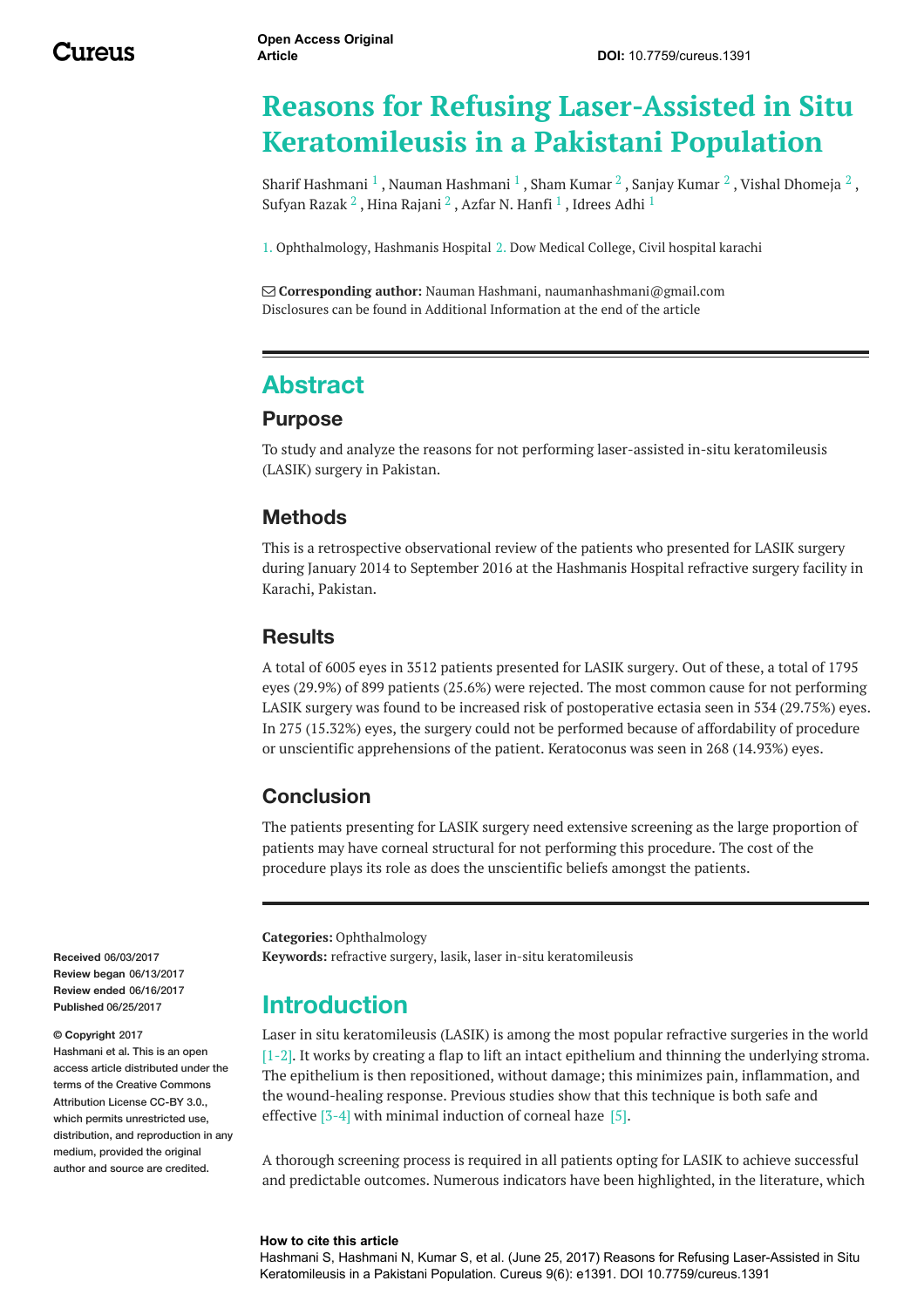## 117A119

advises a surgeon whether or not to perform this procedure [6-7]. These include high myopia > 12.00 diopters, keratoconus and a central corneal thickness (CCT) of less than 480 μm. Those considered unfit can then be advised safer alternative procedures, such as a phakic intraocular lens (PIOL) implantation, refractive lens exchange or photorefractive keratectomy (PRK) [6-7].

Although the reasons for not performing LASIK procedure have been documented in the literature [7-10], to our knowledge, no such study has been conducted in Pakistan. This study highlights the reasons for not performing LASIK procedure in our population and the frequency of various refractive errors that were rejected.

## **Materials And Methods**

This is a retrospective observational review of medical records at the refractive surgery facilities of Hashmanis Hospital in Karachi, Pakistan during January 2014 to September 2016.

All patients underwent the routine examination required which included: uncorrected visual acuity (UCVA), best spectacle-corrected visual acuity (BSCVA), both cycloplegic and subjective refractive error, slit lamp examination, dilated retinal exam, ultrasonic pachymetry, keratometry, and Oculus Pentacam (Pentacam HR; Oculus, Wetzlar, Germany). Approval by the Institutional Review Board of Hashmanis Hospital was obtained and data were collected in accordance with compliance guidelines outlined by the Declaration of Helsinki.

### **Selection criteria**

Selection criteria used prior to LASIK surgery are listed in Table *[1](#page-2-0)*. Other reasons for rejection included any ocular or systemic diseases that are contraindicated, pregnancy, lactation, an unstable refraction or near glasses unacceptable to the patient after presbyopic age. Any patient who did not meet the criteria was not offered LASIK and a maximum of three reasons was included for any single patient. Cataract was detected on a slit lamp examination after mydriasis and cycloplegia. The CCT, on the other hand, was determined by using Oculus Pentacam and was counter-checked by Pocket II ultrasonic pachymeter (Quantel Medical, Inc., Bozeman, MT, USA). Those patients who were unwilling for this surgery did not turn up. Keratoconus was detected clinically and with the help of Oculus Pentacam.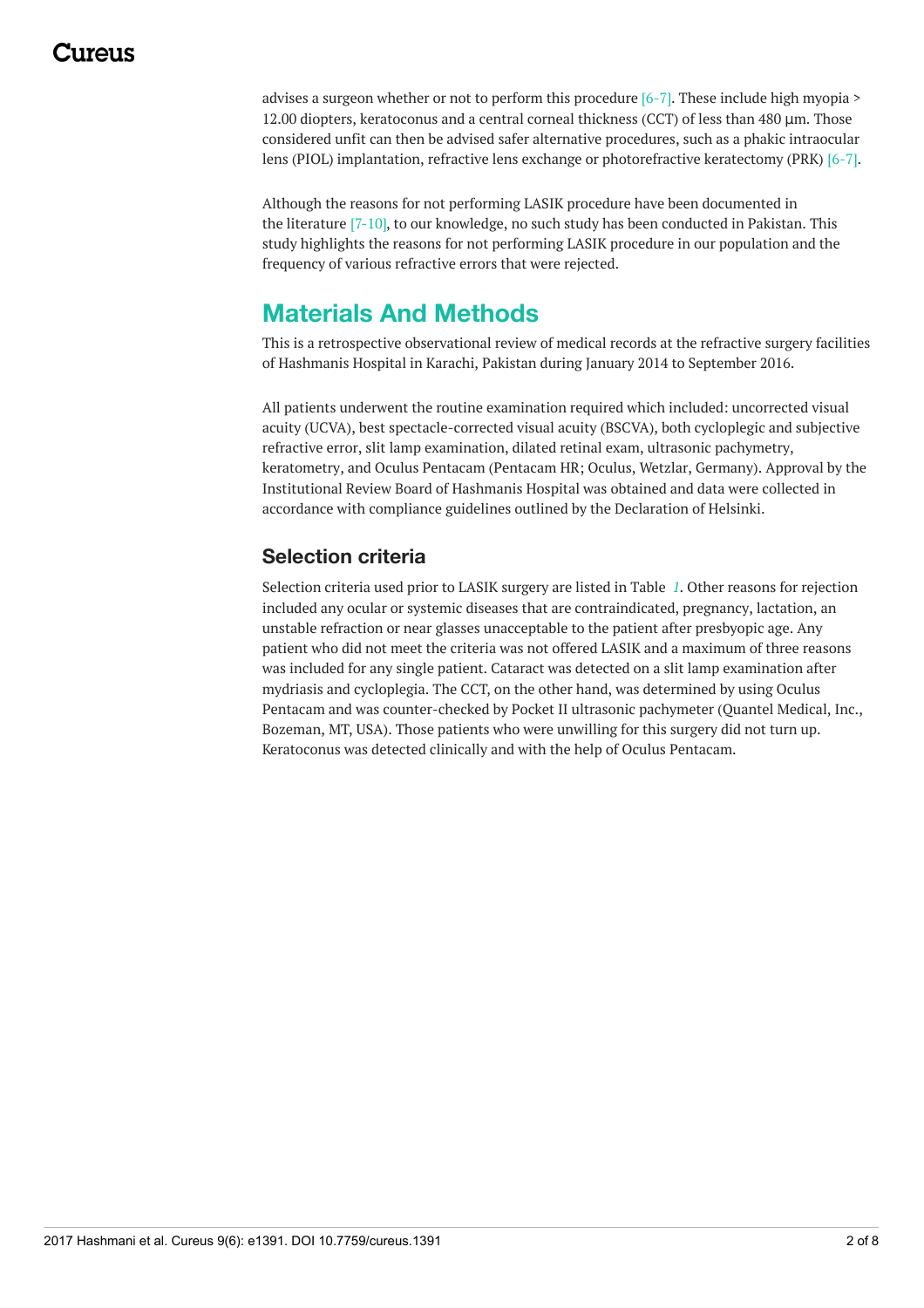## :117e11S

<span id="page-2-0"></span>

| <b>Criteria</b>                         |                       | Frequency, n (%) |
|-----------------------------------------|-----------------------|------------------|
| Age < 18 Years                          |                       | 152 (8.47)       |
| Refractive error (D)                    | Myopia $* < -12$      | 171 (9.53)       |
|                                         | Hyperopia $* > 4$     | 52 (2.90)        |
|                                         | Astigmatism $> 6.0$   | 7(0.39)          |
| Corneal parameters                      | $CCT < 480 \mu m$     | 258 (14.37)      |
|                                         | Presumed RSB < 250 µm | 2(0.11)          |
| Increased risk of postoperative ectasia | BDI < 1.27            | 534 (29.75)**    |
|                                         | ARTave $< 424$        |                  |
|                                         | ARTmax < 339          |                  |

## **TABLE 1: Table showing the criteria and frequency for rejecting laser-assisted in situ keratomileusis (LASIK)**

\*Spherical Equivalent used for these values, \*\*Value for the entire group in column one

Abbreviations: LASIK = Laser in situ Keratomileusis, D = Diopters, CCT = Central Corneal Thickness, RSB = Residual Stromal Bed, BDI = Belin/Ambrosio deviation index, ARTave = Ambrosio's relational thickness average, ARTmax = Ambrosio's relational thickness maximum

> The following criterion was used to classify patients into increased risk of postoperative ectasia using the Belin/Ambrosio Display (BAD). Firstly, a deranged Belin/Ambrosio Deviation Index (BAD-D) was used. Secondly, front and back enhanced elevation, thinnest point value, vertical displacement and thickness profile were observed. Any value above 1.27 in any of these parameters was deemed abnormal [11]. Also, we used Ambrosio's Relational Thickness average (ARTave) and Ambrosio's Relational Thickness maximum (ARTmax) values. If the ARTave was below 424 and ARTmax was below 339, the eyes were considered abnormal [11].

#### **Laser-assisted in situ keratomileusis procedure**

We used an excimer laser, Alcon EX500 Wavelight (Alcon, Ft Worth, TX, USA), with a 6.0 mm diameter ablation zone and a 1.0 mm transitional zone. The diameter varied from 5.5 to 6.5 mm depending on two factors: Thickness of the cornea and the size of the pupil. LASIK was not performed if the corneal thickness was found inadequate for expected correction with a minimum of 5.5 mm ablation zone.

#### **Statistical analysis**

We used the App sheet to enter data into Google forms. Subsequently, we downloaded the spreadsheet and imported the data into SPSS version 16.0 (SPSS Inc., Chicago, IL, USA). We calculated the frequency and percentage for all categorical variables and the mean, standard deviation and range for all continuous variables.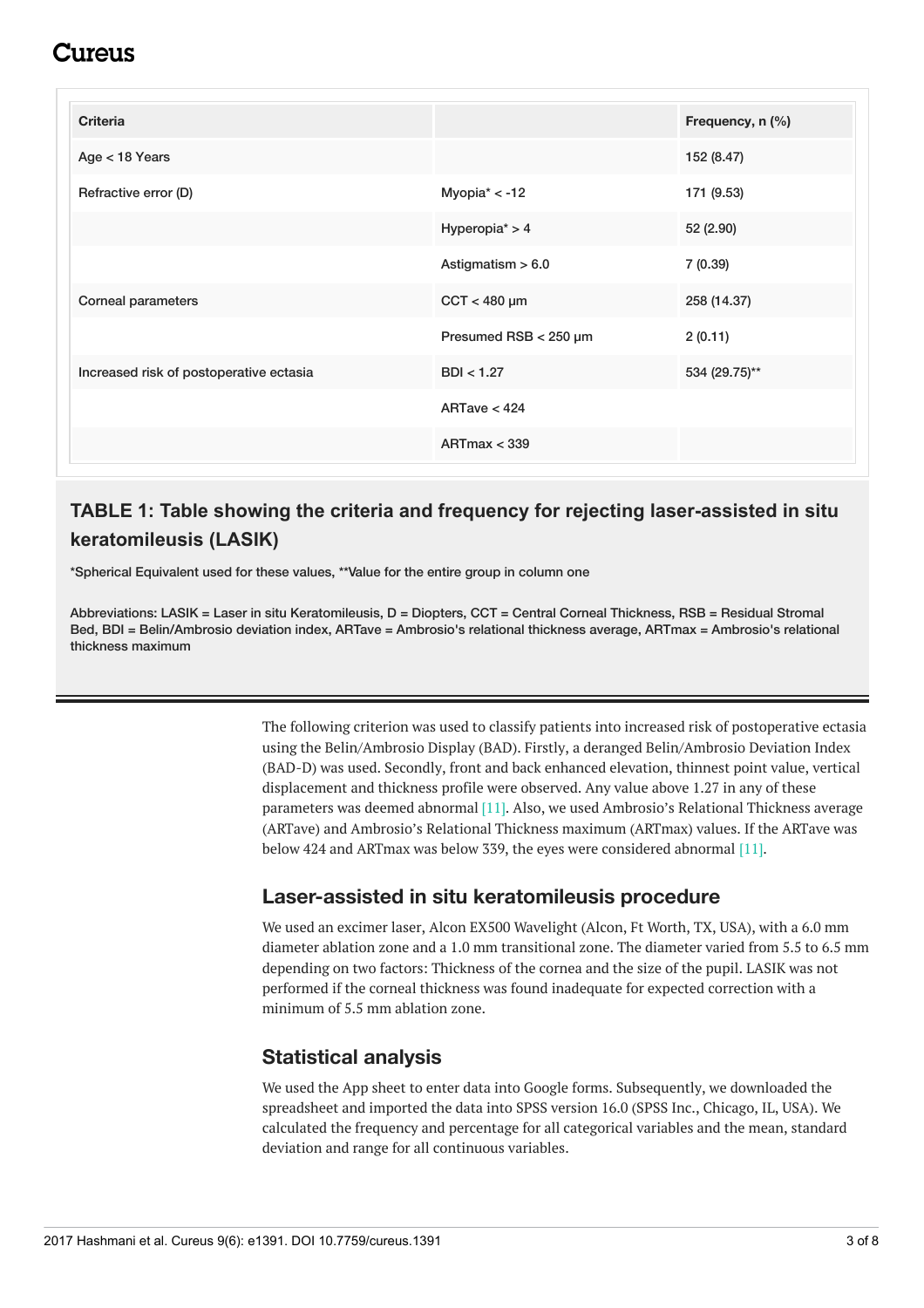## **Results**

A total of 6005 eyes in 3512 patients presented for LASIK surgery. Out of these, a total of 1795 eyes (29.9%) of 899 patients (25.5%) were rejected; there were 539 females (60%) and 360 males (40%). Mean age of presentation was 27.4 ± 9.02 (1.00 - 70.00) years and as seen in Table *[2](#page-3-0)*, a wide range of ages was rejected.

<span id="page-3-0"></span>

| Variable                 | Value                             |
|--------------------------|-----------------------------------|
| Age (Y)                  | $27.37 \pm 9.02$ (1.00 - 70.00)   |
| Gender (M/F)             | 360/539                           |
| Eye $(R/L)$              | 904/891                           |
| Sphere (D)               | $-4.14 \pm 4.84$ (-25.00 - 18.00) |
| Cylinder (D)             | $-1.69 \pm 1.62$ (-10.00 - 3.50)  |
| Spherical equivalent (D) | $-4.76 \pm 4.97$ (-26.25 - 17.62) |

#### **TABLE 2: Table showing the general characteristics**

Data presented as mean ± standard deviation (range)

Abbreviations: Y = Years, M = Male, F = Female, R = Right, L = Left, D = Diopters

Table *[1](#page-2-0)* and 3 shows the number and percentage of the reasons for the LASIK operation that were not performed. The most common cause for not performing was found to be increased risk of postoperative ectasia seen in 534 (29.75%) eyes. In 275 (15.32%) eyes the surgery could not be performed because of affordability of the procedure or unscientific apprehensions of the patients about the procedure. Keratoconus was seen in 268 (14.93%) eyes.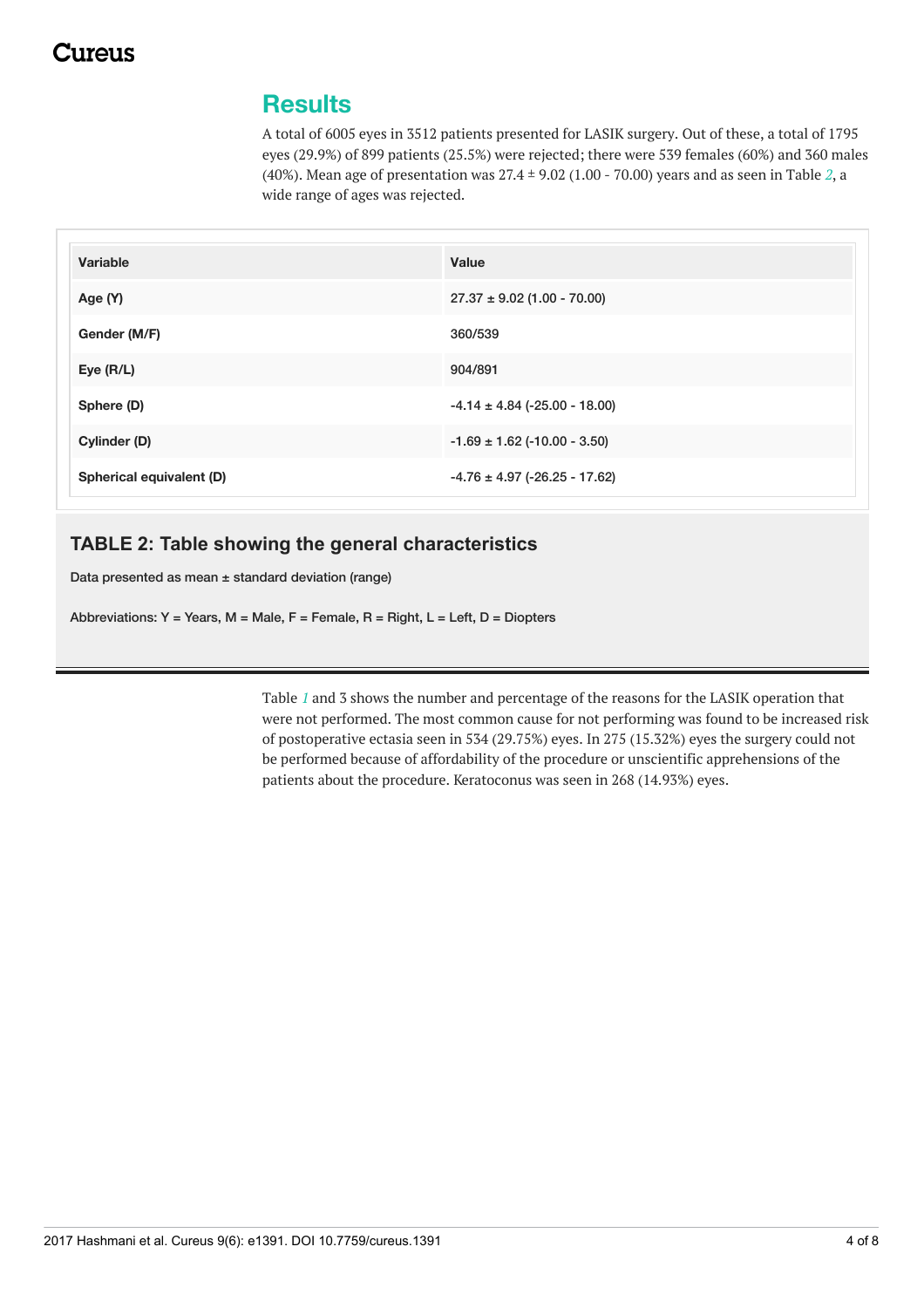## Cureus

| <b>Reason</b>                                  | <b>Total</b>   | Percentage |
|------------------------------------------------|----------------|------------|
| Unwilling to pay for surgery                   | 275            | 15.32%     |
| Keratoconus                                    | 268            | 14.93%     |
| Other                                          | 113            | 6.30%      |
| Forme fruste keratoconus                       | 82             | 4.57%      |
| <b>Unstable refraction</b>                     | 54             | 3.01%      |
| Retinal degenerative condition                 | 52             | 2.90%      |
| <b>Presence of cataract</b>                    | 41             | 2.28%      |
| Near glasses unacceptable after presbyopic age | 30             | 1.67%      |
| <b>Extreme dry eyes</b>                        | 24             | 1.34%      |
| Squint                                         | 15             | 0.84%      |
| Pregnancy                                      | 9              | 0.50%      |
| <b>Macular hole</b>                            | 6              | 0.33%      |
| Glaucoma                                       | 4              | 0.22%      |
| <b>Keratitis</b>                               | 4              | 0.22%      |
| <b>Nystagmus</b>                               | $\overline{4}$ | 0.22%      |
| Retinitis pigmentosa                           | $\overline{4}$ | 0.22%      |
| <b>Macular degeneration</b>                    | $\overline{2}$ | 0.11%      |
| <b>Uveitis</b>                                 | $\overline{2}$ | 0.11%      |
| Corneal degenerative disease                   | 1              | 0.06%      |

### **TABLE 3: Table showing the other reasons of laser-assisted in situ keratomileusis (LASIK) rejection**

Figure *[1](#page-5-0)* shows the most common refractive errors that did not undergo LASIK. The most common refractive errors were either myopia (n=892) or a combination of myopia with astigmatism (n=766) which together accounted for over five-sixths of eyes (86.7%). Our mean spherical equivalent (SE) value was  $-4.76 \pm 4.97$  D (range:  $-26.25 - 17.62$ ).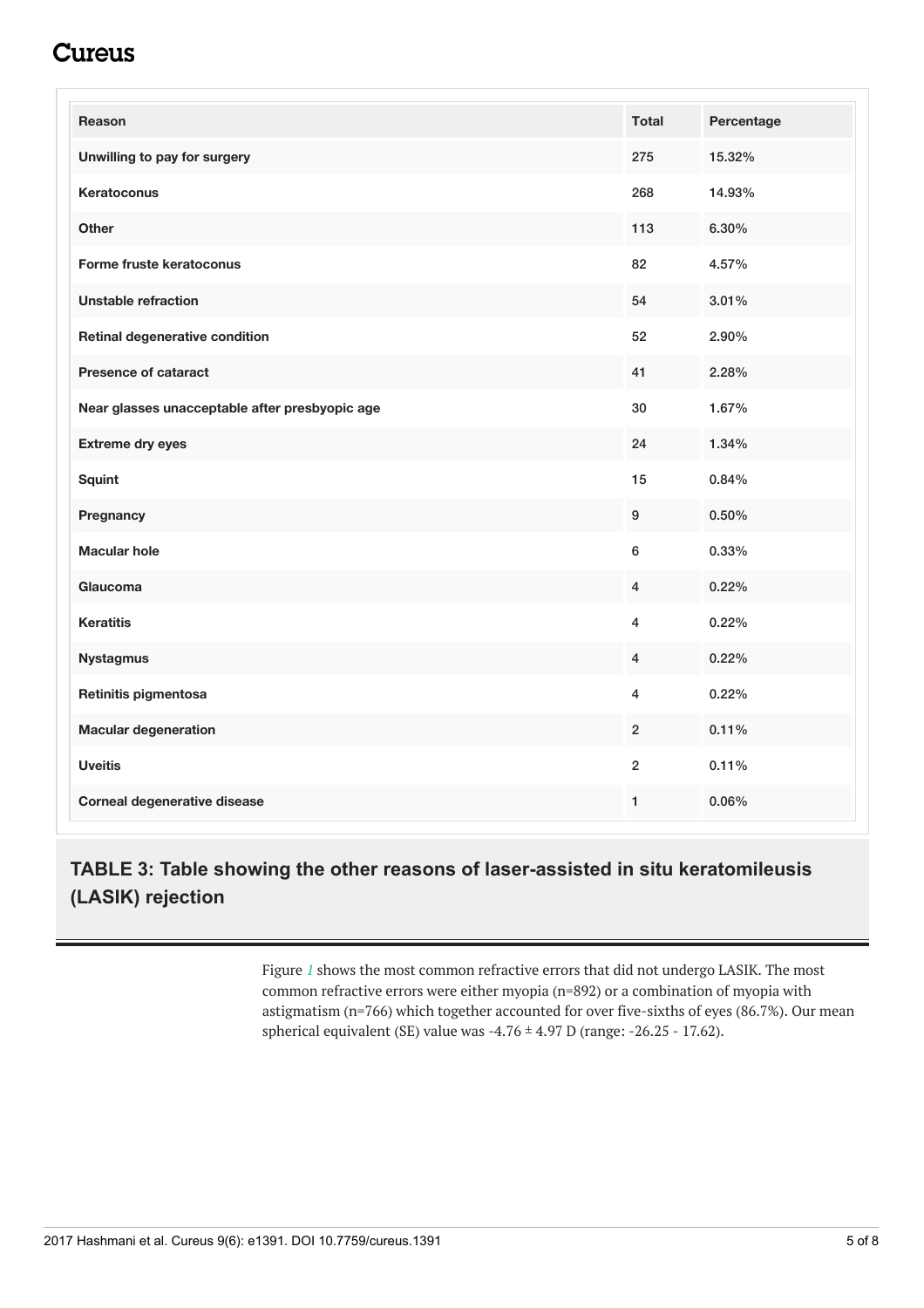<span id="page-5-0"></span>

#### **FIGURE 1: Statistical representation of frequency showing refractive errors**

Note: Records of 13 patients were not available

## **Discussion**

Refractive surgeries, like LASIK, are popular in treating those with refractive errors. Although LASIK has been proven safe and effective  $[3-4]$ , there are certain limitations surgeons have to be wary of [6-7]. When a surgeon fails to identify these problems preoperatively, major side effects can occur which can cause harm to the patient's vision. Therefore, it is important to identify which factors are most commonly responsible for not performing the LASIK surgery.

In our setup, an increased risk of postoperative ectasia was the most common reason for rejection. Previous studies disagree with us [7-10], two of them found high myopia to be most common while the other two found suboptimal corneal thickness. Latrogenic keratectasia occurs when the cornea becomes too thin due to over ablation. We are particularly careful in noticing any increased risk for this vision-threatening complication due to the limited resources available in the country [12], particularly in ophthalmology. We would rather prefer the patient to be safe than lose his eyesight due to the lack of medical or surgical help.

The second most common reason for not having the LASIK procedure in our study was cost of the procedure and unscientific beliefs about the efficacy of the surgery. This reason has not been highlighted in previous studies. It is understandable that this category is high in our population for two reasons. Firstly, one center of Hashmanis hospital is in a low socioeconomic neighborhood. Secondly, due to the high illiteracy prevalent in this country [12], it is hard to convince patients about the safety of novel procedures.

Our next two reasons, keratoconus and a central corneal thickness (CCT) < 480 μm, correspond to those documented in earlier studies. Both are contraindicated due to postoperative complications like keratectasia [13-14]. Mild or suspected keratoconus, on the other hand, also causes unstable refraction postoperatively [10].

It is important to take into account a patient's occupation, personality, and mental status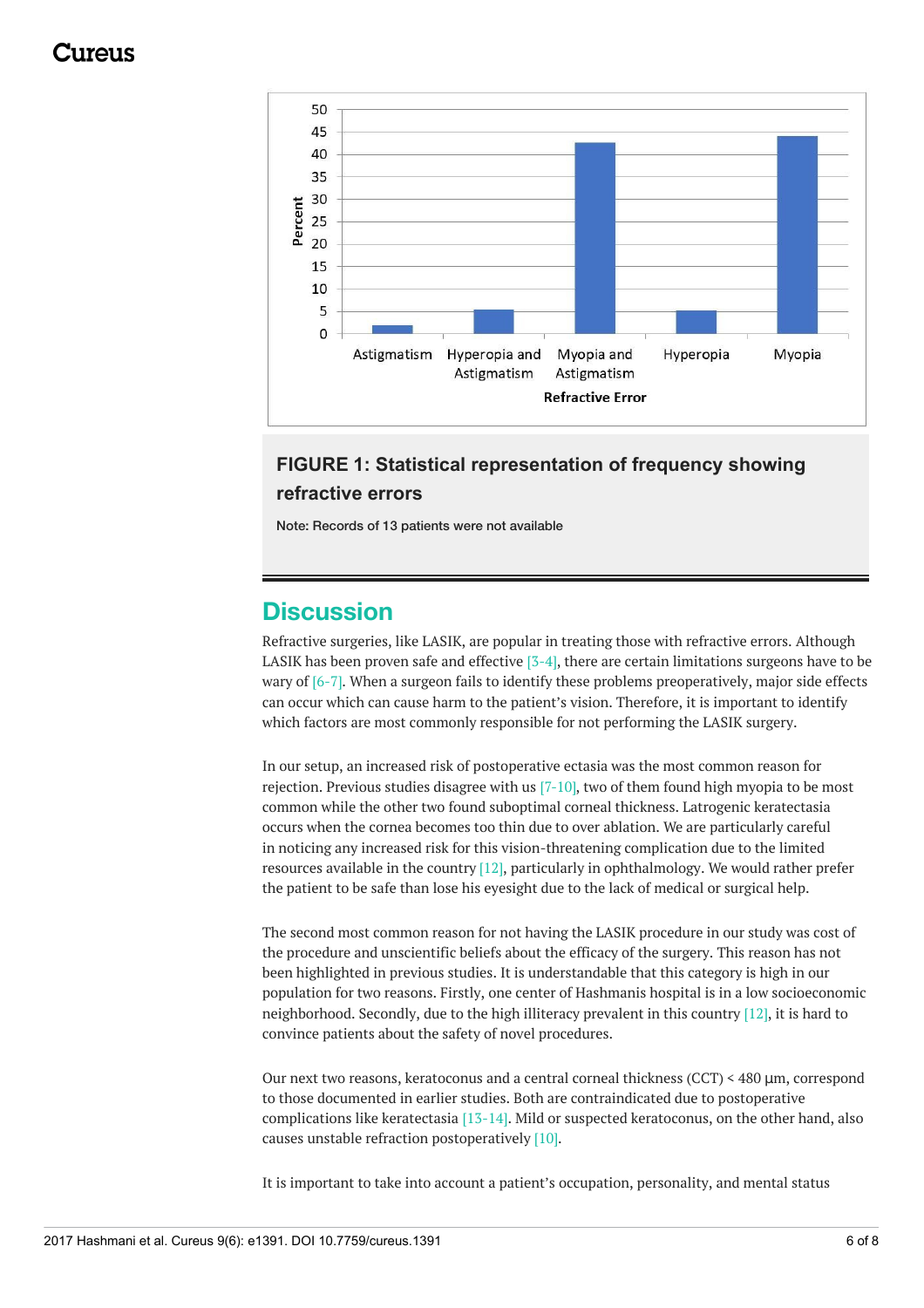before prescribing the surgery. Perfectionists are the hardest to satisfy, due to their extremely high expectations and constant comparison of perfect vision. Such people need to be informed about the various outcomes possible and the associated risks as this procedure does not guarantee perfect vision. Also, we deny patients with this surgery when it has the possibility of yielding inadequate results and, therefore, we have yielded a high satisfaction rate. We recommend other centers to do the same.

We also recommend further research into refractive surgery to cater to a wider audience that wishes to get rid of their refractive errors. We have denied a high variation of refractive errors with myopic and/or astigmatic eyes, being by far the highest number. Other studies agree with the frequency of this refractive error [15]. Currently, our only choices are to offer safer alternatives like intraocular lens implantation, Phakic intraocular lenses or ask them to wait for future innovation.

Our study has several limitations. Firstly, this was a retrospective review and therefore all associated limitations must be considered. Secondly, the study was conducted in the two locations of a private hospital and only a specific social class was observed who were affordable.

## **Conclusions**

Patients presenting for laser-assisted in-situ keratomileusis (LASIK) surgery need an extensive screening as large proportion of patients may have corneal structural reasons for not performing this procedure. The cost of the procedure plays its role same as the unscientific beliefs amongst the patients.

# **Additional Information**

#### **Disclosures**

**Conflicts of interest:** The authors have declared that no conflicts of interest exist.

## **References**

- 1. Elder M, Leaming D, Hoy B: New Zealand cataract and [refractive](http://dx.doi.org/10.1111/j.1442-9071.2006.01240.x) surgery survey 2004 . Clin Exp Ophthalmol. 2006, 34:401–10. [10.1111/j.1442-9071.2006.01240.x](http://dx.doi.org/10.1111/j.1442-9071.2006.01240.x)
- 2. Yo C: Asian [Americans:](https://www.ncbi.nlm.nih.gov/pubmed/14574209) myopia and refractive surgery . Int Ophthalmol Clin. 2003, 43:173–87.
- 3. Shortt A, Bunce C, Allan B: Evidence for superior efficacy and safety of LASIK over photorefractive keratectomy for correction of myopia. [Ophthalmology.](http://dx.doi.org/10.1016/j.ophtha.2006.08.013) 2006, 113:1897–908. [10.1016/j.ophtha.2006.08.013](http://dx.doi.org/10.1016/j.ophtha.2006.08.013)
- 4. O'Doherty M, O'Keeffe M, Kelleher C: Five year follow up of laser in situ keratomileusis for all levels of myopia. Br J Ophthalmol. 2006, 90:20–3. [10.1136/bjo.2005.075127](http://dx.doi.org/10.1136/bjo.2005.075127)
- 5. Ivarsen A, Møller-Pedersen T: LASIK induces minimal regrowth and no haze development in rabbit corneas. Curr Eye Res. 2005, 30:363–73. [10.1080/02713680590964848](http://dx.doi.org/10.1080/02713680590964848)
- 6. Holland S, Srivannaboon S, Reinstein D: Avoiding serious corneal complications of laser assisted in situ keratomileusis and photorefractive keratectomy. [Ophthalmology.](https://www.ncbi.nlm.nih.gov/pubmed/10768325) 2000, 107:640–52.
- 7. Bamashmus M, Saleh M, Awadalla M: Reasons for not performing [Keratorefractive](http://dx.doi.org/10.4103/0974-9233.71605) surgery in patients seeking refractive surgery in a hospital-based cohort in "Yemen". East Afr Ophthalmol. 2010, 17:349–53. [10.4103/0974-9233.71605](http://dx.doi.org/10.4103/0974-9233.71605)
- 8. Sharma N, Singhvi A, Sinha R, et al.: Reasons for not performing LASIK in refractive surgery [candidates.](https://www.ncbi.nlm.nih.gov/pubmed/16209449) J Refract Surg. 2005, 21:496–8.
- 9. Bamashmus M, Saleh M, [Abdulrahmani](https://www.ncbi.nlm.nih.gov/pubmed/20383849) M, et al.: Reasons for not performing LASIK in refractive surgery candidates in Yemen. Eur J Ophthalmol. 2010, 20:858–64.
- 10. Hori-Komai Y, Toda I, Asano-Kato N, et al.: Reasons for not [performing](https://www.ncbi.nlm.nih.gov/pubmed/11978457) refractive surgery . J Cataract Refract Surg. 2002, 28:795–797.
- 11. Belin M, Khachikian S, Ambrósio R, Jr: Elevation Based Corneal [Tomography](http://jphmedical.com/index.php?id_product=790&controller=product) Second Edition.